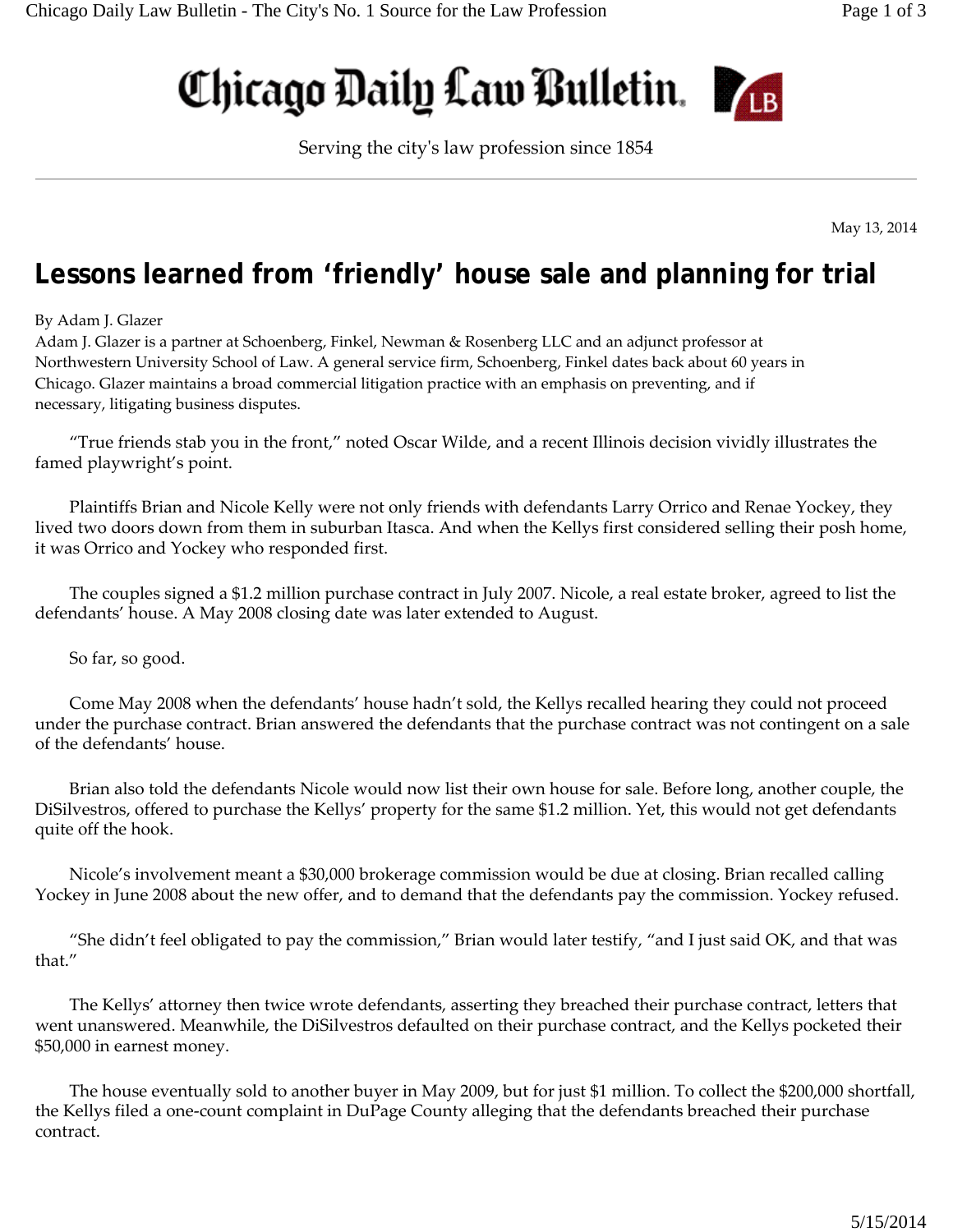Brian acknowledged on cross‐examination at trial that he never received written notice from the defendants that they would not close: "It was a verbal from them."

Nicole testified at trial that after the defendants reported in May 2008 that they couldn't close, she told the defendants: "Well, we'll try to get another buyer. And that way, that will relieve you your obligation if we can get another buyer for the same price." She admitted on cross‐examination that when the defendants refused to pay the \$30,000 commission in June, she stopped listing their home.

To no surprise, Yockey and Orrico remembered the May 2008 conversation rather differently. They testified at trial that the Kellys agreed to list their own home as a means to draw more traffic to the defendants' property.

Both defendants insisted they never told plaintiffs they would not close on their house.

In fact, the defendants were obtaining a bridge loan, according to Yockey, so they could close on the Kelly house — even if theirs didn't sell. And she remembered Brian asking her in the June 2008 call whether the plaintiffs should sell to the DiSilvestros. Due to the lack of interest in the defendants' home, she told him to proceed.

Once Brian indicated they had another purchaser, she was "under the impression that we were done." Yet, she admitted on cross‐examination that their purchase contract contained neither a sale‐of‐home nor a financing contingency.

Orrico added his view that the plaintiffs' contract with the DiSilvestros released the defendants from their purchase contract, but admitted never conversing with the plaintiffs about getting released or obtaining documentation releasing them.

Strangely, he even testified about informing his attorney that the plaintiffs signed another contract to sell their house. Even in this apparent attorney‐client communication, however, Orrico never claimed the purchase contract was canceled.

The trial court sided with the plaintiffs, accepting that by informing the Kellys they couldn't perform under the purchase contract, the defendants anticipatorily breached. Apparently crediting the defendants with the amount of the DiSilvestros' forfeited earnest money, the trial judge entered judgment for \$150,000.

The 2nd District Appellate Court found one small problem with the finding that the defendants anticipatorily repudiated: the plaintiffs neither pleaded nor sought relief under such a theory.

The plaintiffs' complaint sounded only in breach of contract, and anticipatory repudiation of a contract "involves a distinct theory of relief," the 2nd District rule in *Kelly v. Orrico*, 2014 IL App (2d) 130002. It is "premised on a party's clear manifestation of its intent not to perform under the contract."

Rejecting the plaintiffs' assertion that defendants knew both theories were at play with "no question whatsoever," the appellate court found the plaintiffs' failure to allege anticipatory repudiation of the purchase contract meant such proof at trial was erroneously admitted.

The court also rejected the plaintiffs' claim that any issues with the pleadings were waived when the defendants failed to object to the evidence of anticipatory breach, either at trial or in a post-trial motion. Turning the argument around, the court noted that section 2‐616(c) of the Code of Civil Procedure authorizes the amendment of pleadings "at any time, before or after judgment to conform the pleadings to the proofs," and faulted the plaintiffs for never seeking leave to amend.

In dicta, the court also considered the sufficiency of the evidence and found no clear manifestation by the defendants of an intent not to perform. Anticipatory breach is "not a remedy to be taken lightly," and the court found the plaintiffs' own actions caused the defendants to change their position, while the defendants' actions "at best, created an ambiguous implication as to whether they would perform under the contract."